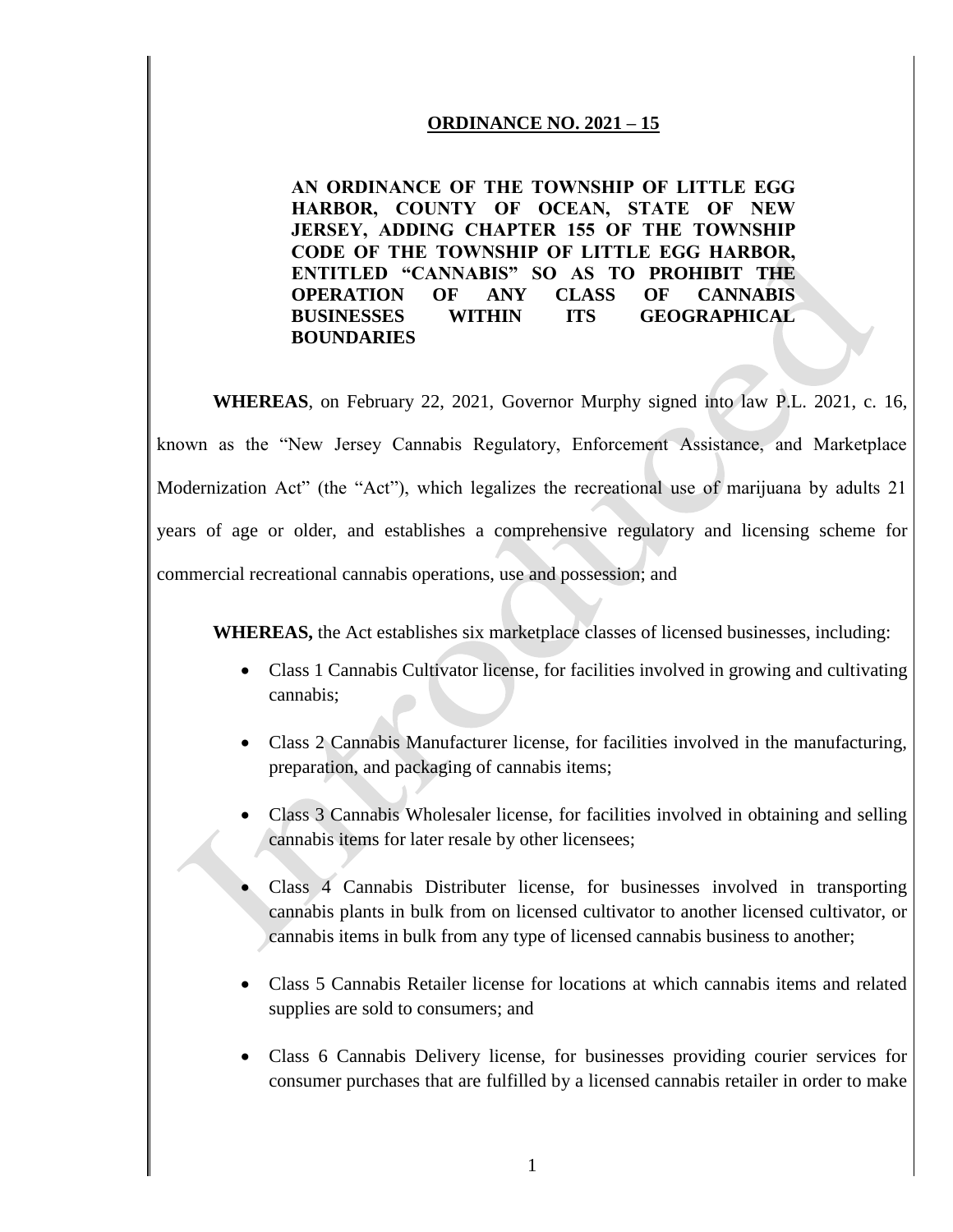deliveries of the purchased items to a consumer, and which service would include the ability of a consumer to make a purchase directly through the cannabis delivery service which would be presented by the delivery service for fulfillment by a retailer and then delivered to a consumer.

**WHEREAS**, section 31a of the Act authorizes municipalities by ordinance to adopt regulations governing the number of cannabis establishments (defined in section 3 of the Act as "a cannabis cultivator, a cannabis manufacturer, a cannabis wholesaler, or a cannabis retailer"), cannabis distributors or cannabis delivery services allowed to operate within their boundaries, as well as the location manner and times operation of such establishments, distributors or delivery services, and establishing civil penalties for the violation of any such regulations; and

**WHEREAS**, section 31b of the Act authorizes municipalities by ordinance to prohibit the operation of any one or more classes of cannabis establishments, distributors, or delivery services anywhere in the municipality; and

**WHEREAS**, section 31b of the Act also stipulates, however, that any municipal regulation or prohibition must be adopted within 180 days of the effective date of the Act; and

**WHEREAS**, pursuant to section 31b of the Act, the failure to do so shall mean that for a period of five years thereafter, the growing, cultivating, manufacturing, selling and reselling of cannabis and cannabis items shall be permitted uses in all industrial zones, and the retail selling of cannabis items to consumers shall be a conditional use in all commercial and retail zones; and

**WHEREAS**, at the conclusion of the initial and any subsequent five-year period following a failure to enact local regulations or prohibitions, the municipality shall again have 180 days to adopt an ordinance regulating or prohibiting cannabis businesses, but any such ordinance would be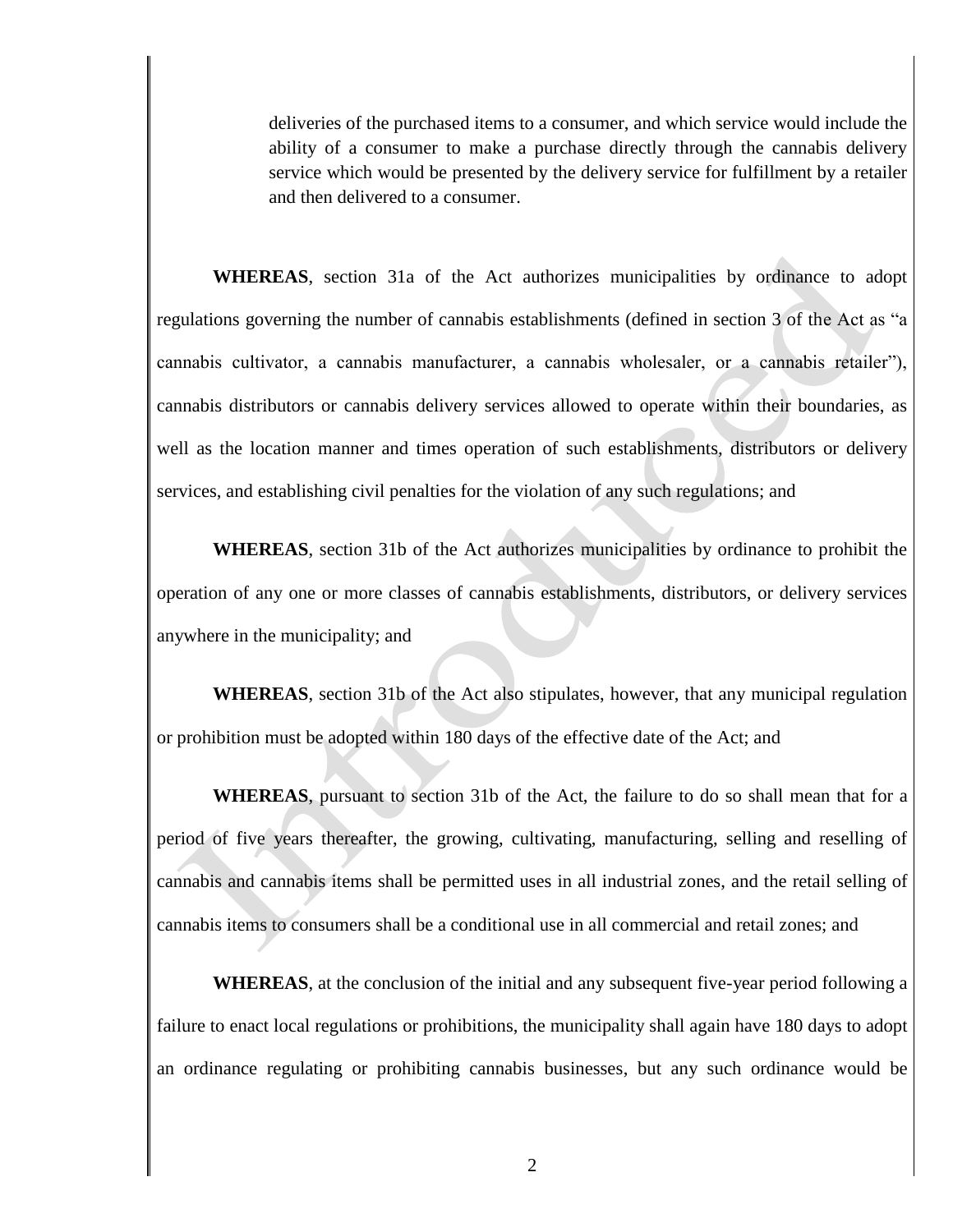prospective only and would not apply to any cannabis business already operating within the municipality.

# **BE IT ORDAINED,** by the governing body of the Township of Little Egg Harbor,

County of Ocean, State of New Jersey, as follows:

**SECTION 1.** The Township Code of the Township of Little Egg Harbor is

hereby amended and supplemented so as to add Chapter 155, entitled "Cannabis" which shall

read entirely as follows:

## **Chapter 155- Cannabis**

## **§ 155-1 Purpose.**

This Chapter is for the purpose of regulating the growing, manufacturing, wholesale purchase, and distribution of Cannabis in the Township of Little Egg Harbor, in the County of Ocean, in accordance with P.L. 2021, c. 16, known as the "New Jersey Cannabis Regulatory, Enforcement Assistance, and Marketplace Modernization Act" (the "Act") its supplements and amendments, and in accordance with the rules and regulations issued or to be promulgated by the State.

## **§ 155-2 General Prohibition; Classes of Licenses Prohibited within the Township.**

All cannabis establishments, cannabis distributors or cannabis delivery services are hereby prohibited from operating anywhere in the Township of Little Egg Harbor except for the delivery of cannabis items and related supplies by a delivery service.

Specifically, the following Classes of Licenses, as set forth by P.L. 2021, c. 16, shall not be issued in the Township and are prohibited to operate within the Township:

> A. Class 1 Cannabis Cultivator license, for facilities involved in growing and cultivating cannabis;

> B. Class 2 Cannabis Manufacturer license, for facilities involved in the manufacturing, preparation, and packaging of cannabis items;

> C. Class 3 Cannabis Wholesaler license, for facilities involved in obtaining and selling cannabis items for later resale by other licensees;

> D. Class 4 Cannabis Distributer license, for businesses involved in transporting cannabis plants in bulk from on licensed cultivator to another licensed cultivator, or cannabis items in bulk from any type of licensed cannabis business to another;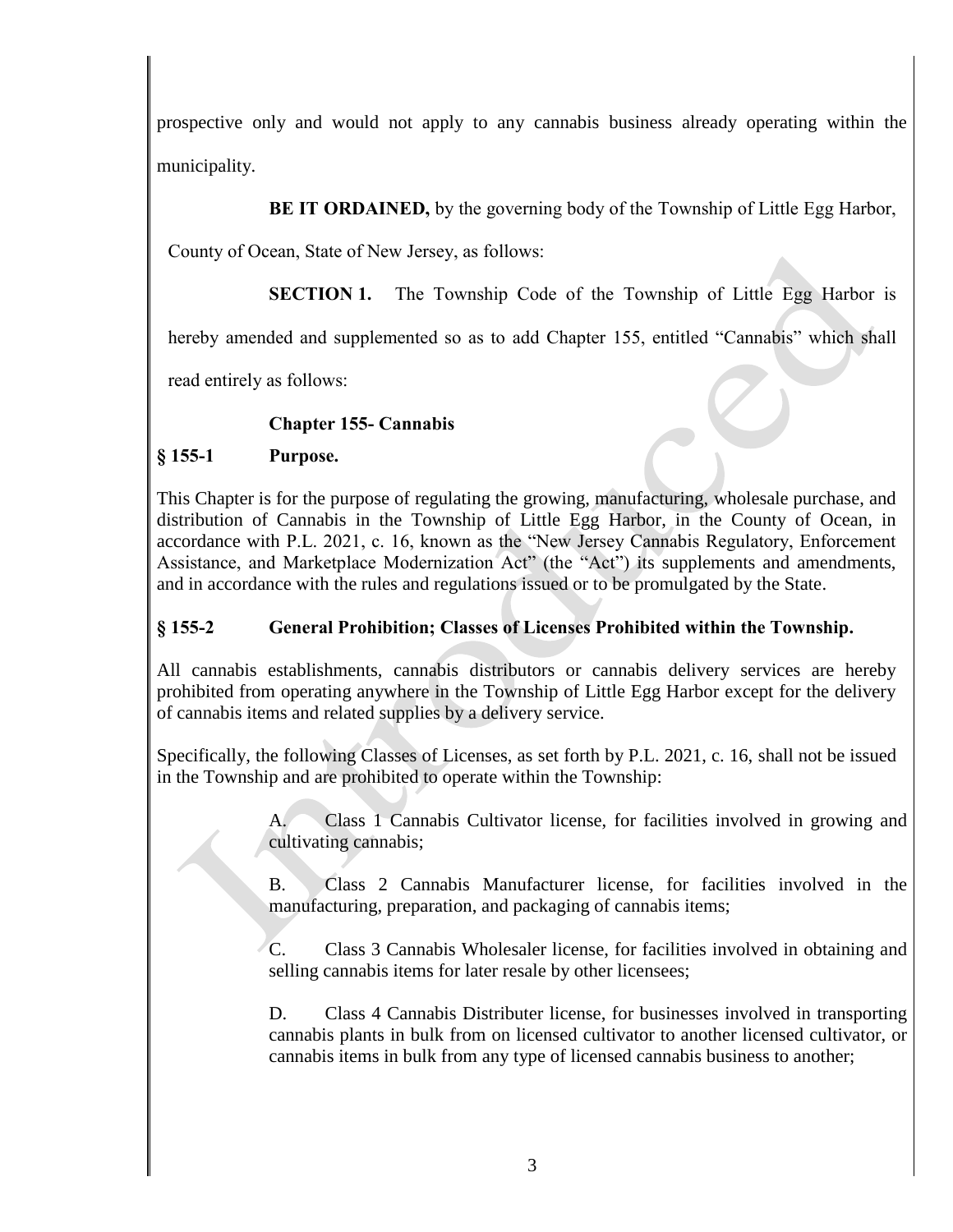E. Class 5 Cannabis Retailer license for locations at which cannabis items and related supplies are sold to consumers.

F. Class 6 Cannabis Delivery license, for businesses providing courier services for consumer purchases that are fulfilled by a licensed cannabis retailer in order to make deliveries of the purchased items to a consumer, and which service would include the ability of a consumer to make a purchase directly through the cannabis delivery service which would be presented by the delivery service for fulfillment by a retailer and then delivered to a consumer. (The delivery of cannabis items and related supplies by a delivery service within the jurisdiction of the Township are specifically exempted from this prohibition).

**SECTION 2.** All ordinances or parts of ordinances inconsistent herewith are hereby repealed.

**SECTION 3.** If any section, subsection, sentence, clause, phrase or portion of this ordinance is for any reason held to be invalid or unconstitutional by a court of competent jurisdiction, such portion shall be deemed a separate, distinct and independent provision, and such holding shall not affect the validity of the remaining portions hereof.

**SECTION 4.** This ordinance shall take effect after second reading and publication as required by law.